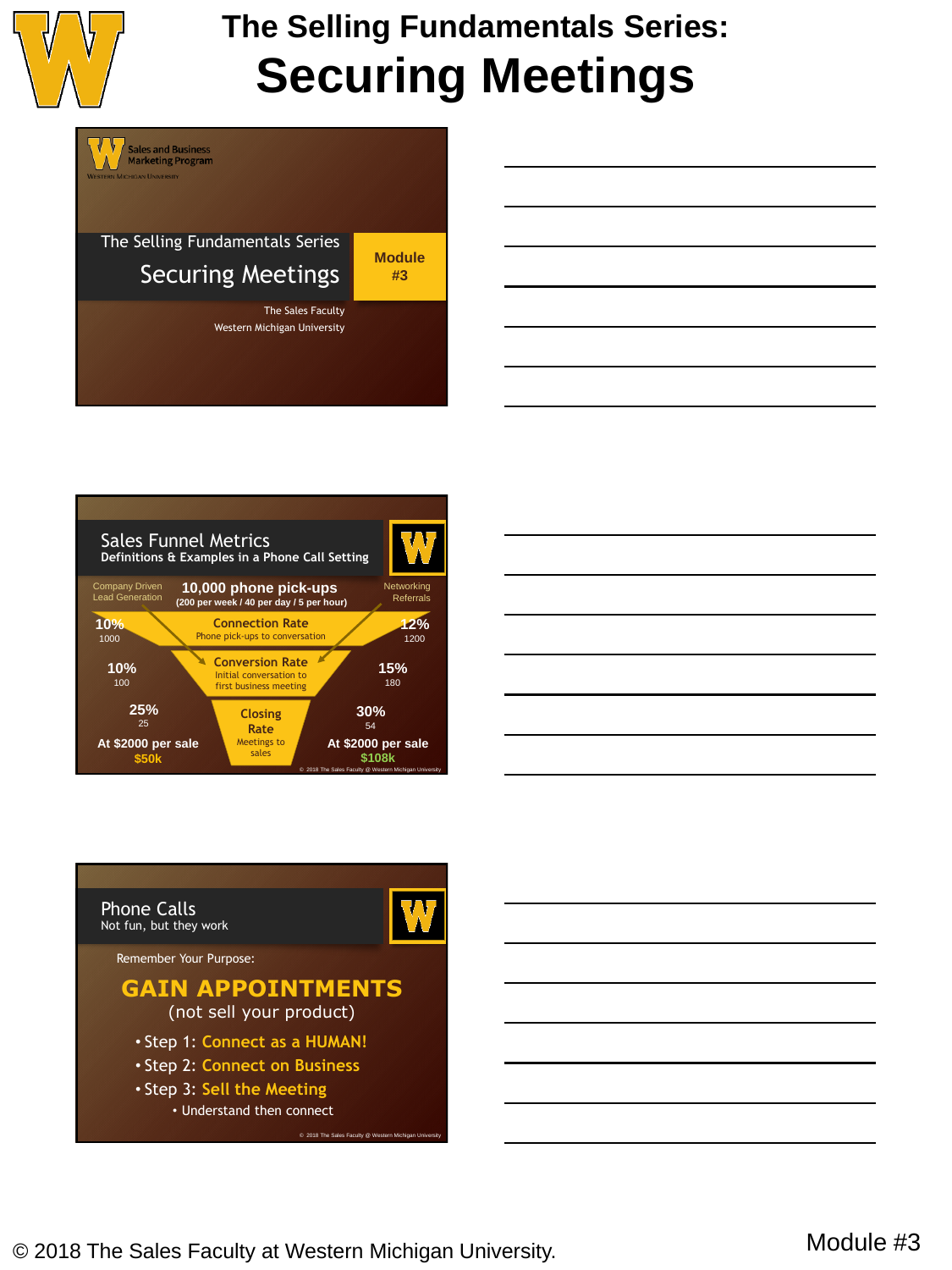

#### **The Basic Script**

#### Connect as a Human

- **Say Hello** and allow time for response
- **Slowly ID yourself & your Company**
- **Ask for Permission**
	- "Can I borrow about 3-4 minutes of your time?"
		- NO: When might be a better time (the rationale behind the call is…..) • YES: "Thank-You, I appreciate that"
		-
	- Some will use this point to hang-up but they were very likely to hang up anyways.
	- Focus on those that are encouraged by this respectful
	- start.

 $@ 2018$  The Sales Faculty  $@ W$ 

#### **The Basic Script**

#### Briefly Connect on Business



- What are the strongest 1-2 reasons this customer would like to keep listening?
	- Biggest Value Points
	- Referral or Affiliation
	- Recent Success
- You should be able to express this is under **30 seconds**.
- Use **plain language**. Brochure speak hurts you! • Always remember you are having a conversation, not a speech!
- Be sure this is aimed at ta
	- Don't offer an accounting value point to the VP of Sales

#### © 2018 The Sales Faculty @ Western Michigan University

#### **The Basic Script**

#### Sell Reason to Meet



What is basic selling process? **Understand / Connect / Ask**

- **UNDERSTAND:** Ask a smart question that is tailored to the intersection of the buyer and what you sell? • Use follow-up questions to push to an **INTERSECTION POINT**
- **CONNECT:** Briefly **introduce** that your firm has solutions /
- options related to that intersection point • The key is to stay focused and brief: introduce, don't fully explain
- **ASK FOR MEETING:** Use the intersection point as a reason to keep conversation going with a next meeting • ASK: BE SPECIFIC! Day / Date / Time / Length! Ask with all 4!

© 2018 The Sales Faculty @ We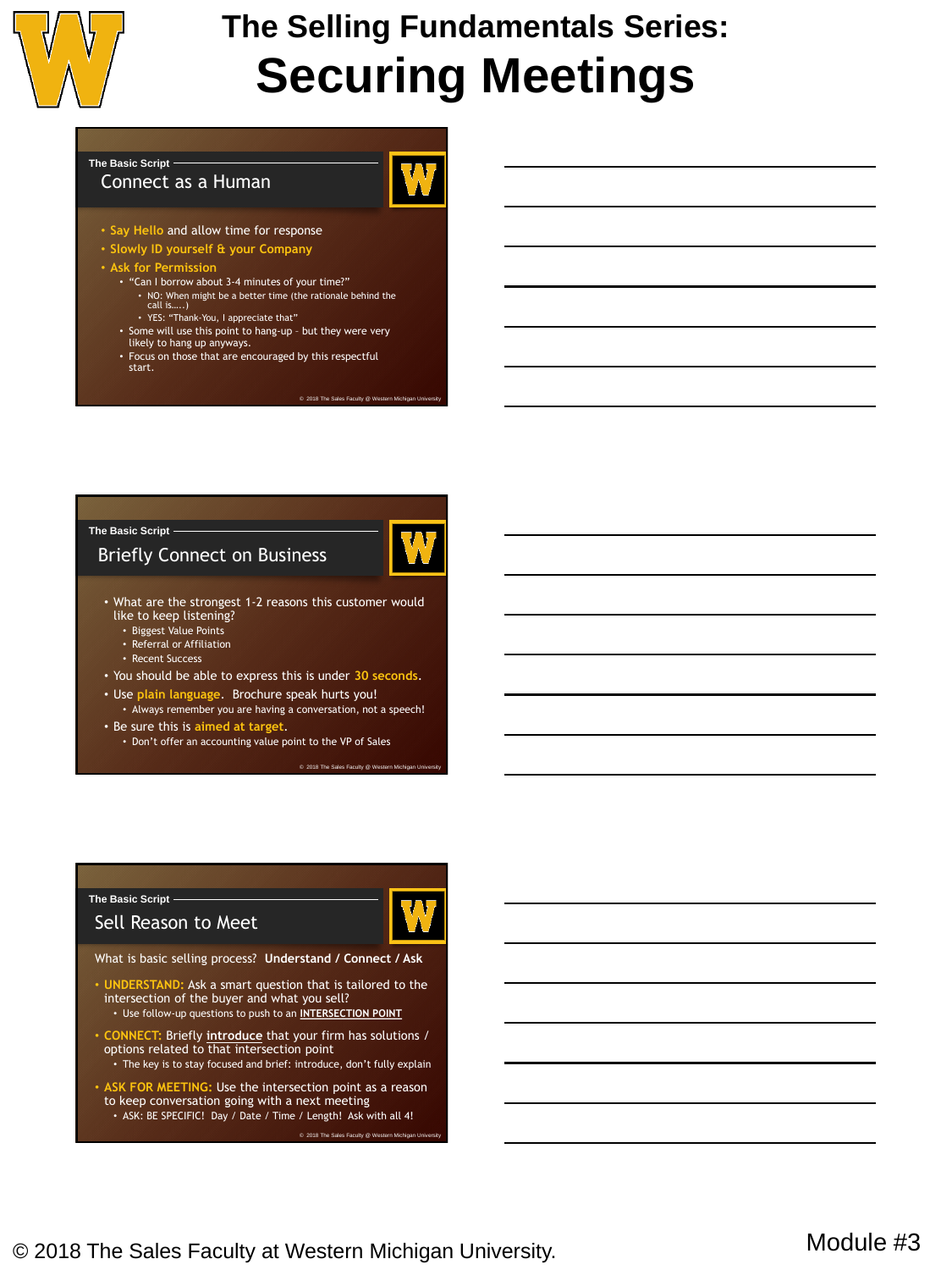

#### I don't want to have a Conversation

#### •**Brochure**

- •Not me
- •**No Need**
- •**Happy**
- •No Budget
- •**No Time**

**These are objections to a conversation – thus treat them as such and work towards turning them around into a conversation**

© 2018 The Sales Faculty @ We

### **The Typical Objections**





• This is mainly a blow-off, so basically blow off the blow off

"It is often more productive to have a quick conversation<br>where we can gain a better understanding of your specific<br>challenges and see how we can solve those challenges for<br>you. Can we go ahead and schedule 30 minutes, Tu

- **It is: Because "I find it is" gets you in trouble**
- **Often: Because "always" gets you in trouble**
- **More Productive: because "better" gets you in trouble**

© 2018 The Sales Faculty @ Western Michigan

### No Need / Not Interested / Happy This is where you have to push them to rethink this just enough to agree to a next level conversation **If appropriate, Start with a PROBE ("tell me more") to gain UNDERSTANDING Finish with a customized FEEL-FELT-FOUND** • "I understand where you are coming from (feel), in fact<br>many of my current customers were in the same situation<br>(felt), but after a quick initial conversation we discovered<br>(found) opportunities to work together and now **The Typical Objections**

• Need to put "Meat on Bones" to basic FFF to customize!

© 2018 The Sales Faculty @ We